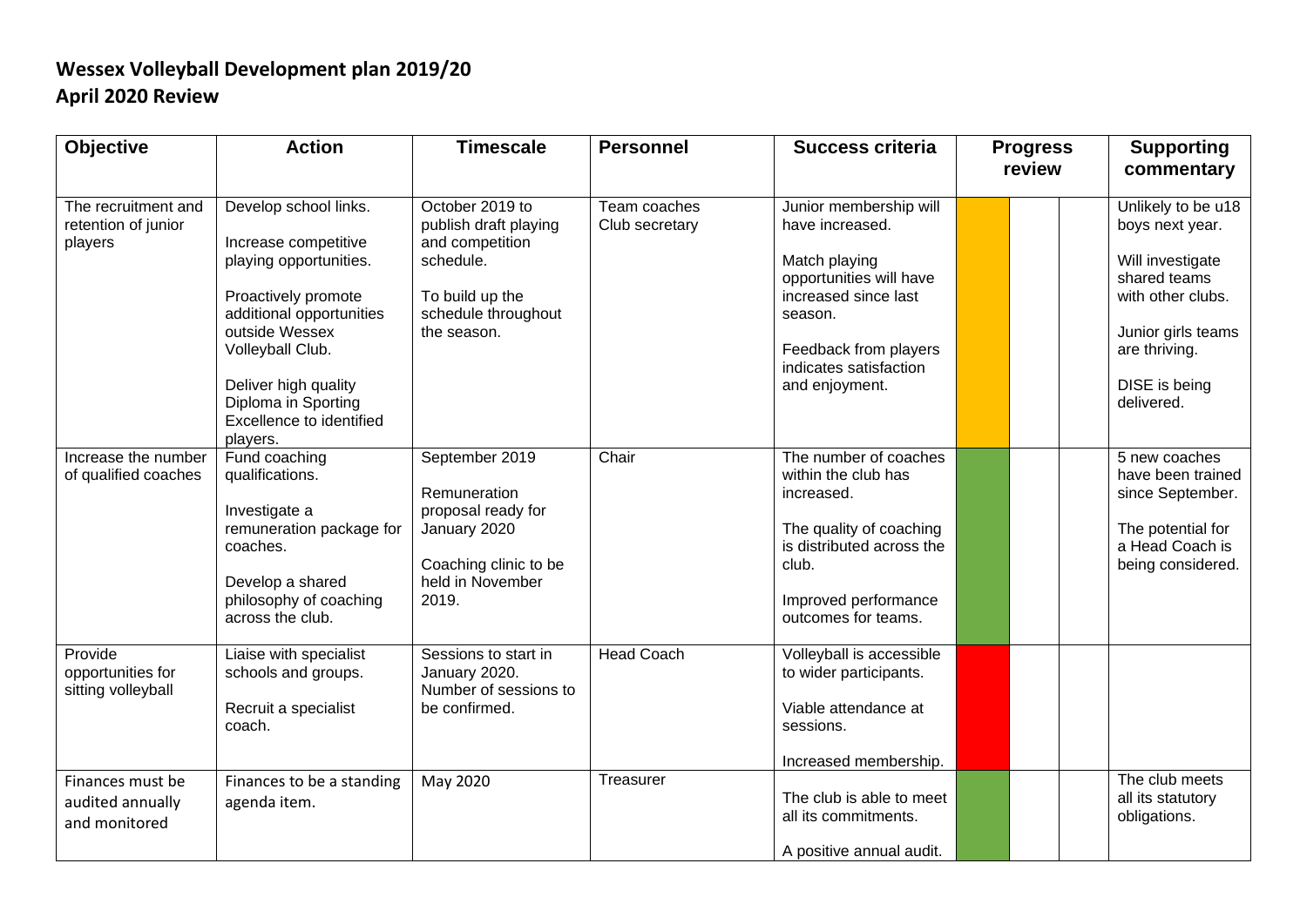| throughout the     | The Board will agree       |                |           | Additional funds have     |  |                             |
|--------------------|----------------------------|----------------|-----------|---------------------------|--|-----------------------------|
| season             | expenditure above a        |                |           | come into the club.       |  |                             |
|                    | certain threshold.         |                |           | Membership benefits       |  |                             |
|                    |                            |                |           | have increased.           |  |                             |
|                    | Teams have the right to    |                |           |                           |  |                             |
|                    | manage their own           |                |           |                           |  |                             |
|                    | finances but feedback      |                |           |                           |  |                             |
|                    | expenditure to the         |                |           |                           |  |                             |
|                    | Board.                     |                |           |                           |  |                             |
|                    | This right can be          |                |           |                           |  |                             |
|                    | devolved through the       |                |           |                           |  |                             |
|                    | Board.                     |                |           |                           |  |                             |
|                    |                            |                |           |                           |  |                             |
|                    | All costs must be          |                |           |                           |  |                             |
|                    | transparent and            |                |           |                           |  |                             |
|                    | published in advance.      |                |           |                           |  |                             |
|                    |                            |                |           |                           |  |                             |
|                    | Each phase has the right   |                |           |                           |  |                             |
|                    |                            |                |           |                           |  |                             |
|                    | to fund raise/ seek        |                |           |                           |  |                             |
|                    | individual sponsors.       |                |           |                           |  |                             |
|                    | Benchmark value for        |                |           |                           |  |                             |
|                    | money against other        |                |           |                           |  |                             |
|                    | clubs and different sports |                |           |                           |  |                             |
|                    | to provide clarity for     |                |           |                           |  |                             |
|                    | members and ensure         |                |           |                           |  |                             |
|                    | best value.                |                |           |                           |  |                             |
|                    |                            |                |           |                           |  |                             |
| The club will be   | Produce a financial        | September 2019 | Treasurer | The club is financially   |  | The club is                 |
| financially viable | policy.                    |                |           | viable and in a financial |  | financially viable.         |
|                    |                            |                |           | position to meet its key  |  |                             |
|                    | Annual audit.              |                |           | performance targets.      |  | Now needs to<br>proactively |
|                    | Financial review at each   |                |           |                           |  | explore grant               |
|                    | Board meeting.             |                |           |                           |  | funding.                    |
|                    |                            |                |           |                           |  |                             |
|                    | Investigate sponsorship.   |                |           |                           |  |                             |
|                    |                            |                |           |                           |  |                             |
|                    | Proactively fundraise and  |                |           |                           |  |                             |
|                    | apply for grants.          |                |           |                           |  |                             |
|                    |                            |                |           |                           |  |                             |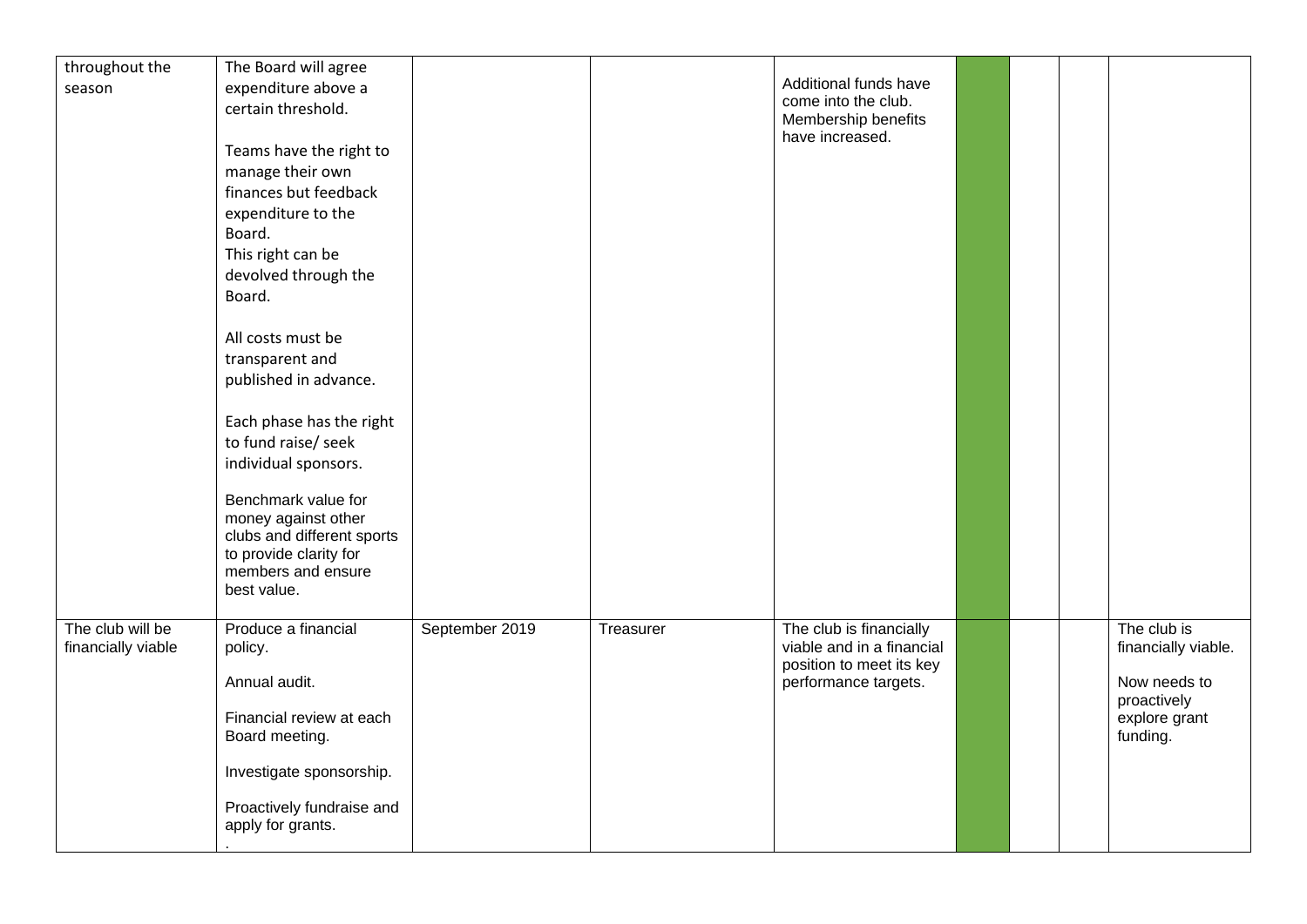| The Board will<br>represent all phases<br>of the club                                                                | Each phase will have a<br>representative on the<br>Board, this could be a<br>player or a parent/carer.<br><b>Elect Board members</b><br>each year.                                                                                                                                                                                                                                              | August 2020    | Chair                | Members are<br>empowered through the<br>Board to shape the<br>future direction of the<br>club.                                                              |  | The Board<br>represents the<br>majority of its<br>members but<br>more members<br>are welcome.                                                                                                                     |
|----------------------------------------------------------------------------------------------------------------------|-------------------------------------------------------------------------------------------------------------------------------------------------------------------------------------------------------------------------------------------------------------------------------------------------------------------------------------------------------------------------------------------------|----------------|----------------------|-------------------------------------------------------------------------------------------------------------------------------------------------------------|--|-------------------------------------------------------------------------------------------------------------------------------------------------------------------------------------------------------------------|
| The Board must<br>meet at least 4<br>times a year, with<br>the ability to call<br>additional meetings<br>as required | Calendar of meetings to<br>be publishes at the start<br>of every year.<br>Standing agenda items<br>correspond to the<br>volleyball year.<br>Minutes to be published<br>and available to all<br>members.<br>Each phase has a right to<br>add an agenda item.<br>Each phase member<br>must collaborate with<br>their members to ensure<br>they represent their<br>views at the Board<br>meetings. | September 2019 |                      | Meetings are held,<br>Minutes are published,<br>Communication is<br>improved.                                                                               |  | The Board is<br>meeting regularly<br>and more than 4<br>times a year.                                                                                                                                             |
| Membership<br>advantages                                                                                             | Produce a document<br>outlining the advantages<br>of belonging to a<br>successful club.<br>Welcome university<br>foreign students.<br>Advertise at language<br>schools.                                                                                                                                                                                                                         | August 2020    | Chair/Marketing team | Increased membership.<br>Wide and varied<br>membership<br>demographic.<br>Performance pathways<br>for juniors will be<br>established.<br>More unified club. |  | Plans have<br>stopped due to<br>current<br>circumstances<br>but actions are<br>ready to be taken<br>when possible.<br>Members have<br>received a written<br>update from the<br>Chair and this is<br>planned to be |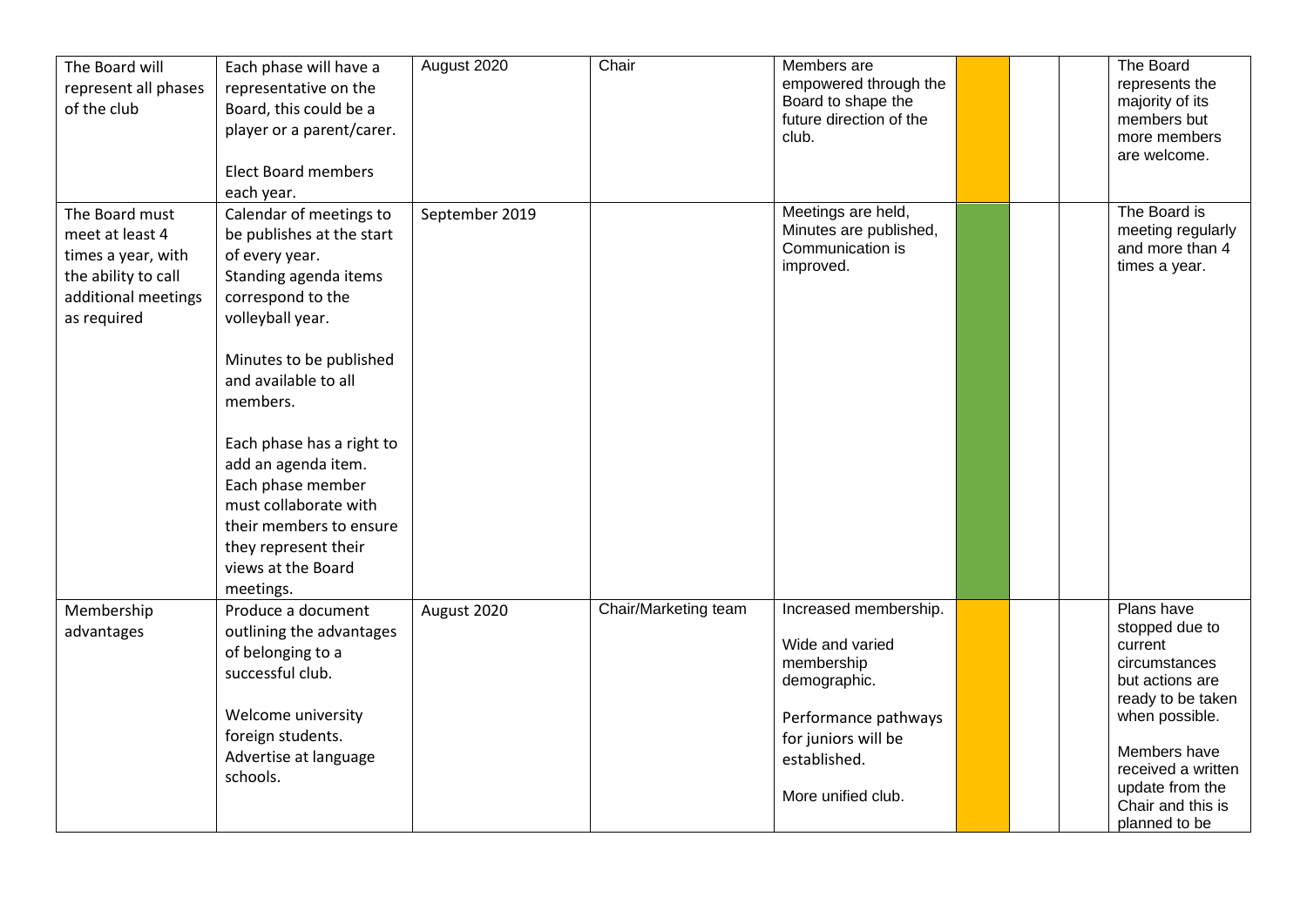|                                                               |                                                                                                                                                                                                                                                                                                                                |                  |                                        |                                                                                                                                                                                                              |  | repeated<br>regularly.                                                                                              |
|---------------------------------------------------------------|--------------------------------------------------------------------------------------------------------------------------------------------------------------------------------------------------------------------------------------------------------------------------------------------------------------------------------|------------------|----------------------------------------|--------------------------------------------------------------------------------------------------------------------------------------------------------------------------------------------------------------|--|---------------------------------------------------------------------------------------------------------------------|
| Quality assurance                                             | The Board must be aware<br>of the quality of any<br>provision within the club.<br>QA must include<br>feedback on the quality<br>of coaching at each<br>phase.<br>Player satisfaction<br>feedback through focus<br>group or questionnaire.<br>Feedback used to<br>understand how to keep<br>improving and raising<br>standards. | March/April 2020 | <b>Head Coach</b><br>Chair<br>Captains | There will be clear lines<br>of communication<br>between members and<br>Board.<br>Responses feed<br>directly into the next<br>development plan.<br>All suggestions are<br>debated and responses<br>produced. |  | Plans were in<br>place for March.<br>Considering an<br>online<br>questionnaire to<br>gain feedback<br>from members. |
| Targets/KPIs to be<br>produced at the<br>start of each season | Taking into account<br>player/team potential-<br>clear but realistic<br>performance outcomes<br>should be identified for<br>each phase of the club.<br>Subcommittee of<br>performance analysts to<br>be established.<br>Long term plans reflect<br>the ambition of the<br>whole club.<br>Annual evaluation to be<br>completed. | September 2019   | Head Coach.                            | <b>Clarification of</b><br>expectations.<br>Annual analysis of<br>performance.<br>Closer monitoring of the<br>long term performance<br>trajectory of the whole<br>club.                                      |  | Will make this a<br>three year<br>objective.<br>Work will start in<br>September 2020.                               |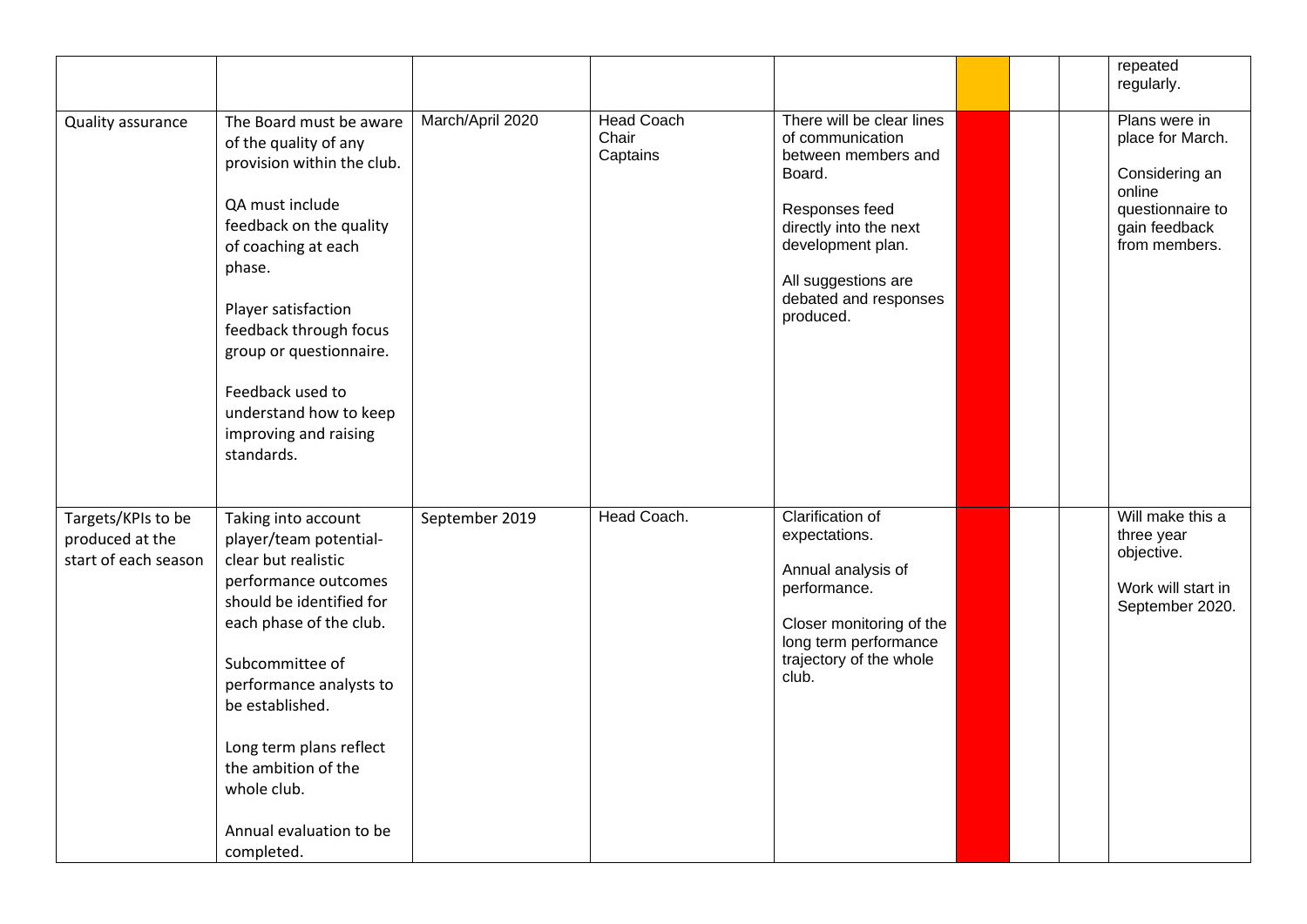| Safeguarding profile<br>to be raised            | Safe guarding officer<br>appointed.<br>Clear role description.<br>Safeguarding is a<br>Standing agenda item.<br>Published policy<br>documents to be<br>available to all members.<br><b>Pictures of Designated</b><br>Safeguarding Leads to be<br>up at each training<br>session.<br>Safeguarding training<br>sessions are held<br>regularly.<br>All members of the Board<br>have undertaken<br>safeguarding training. | September 2019 | Chair<br>Club Safeguarding<br>Lead. | Safeguarding has a<br>high profile throughout<br>the club.<br>Children are safe and<br>families reassured.<br>All coaches/managers<br>are trained.                                                                                       |  | Safeguarding is<br>effective at the<br>club, all statutory<br>actions have<br>been taken.<br>Further<br>opportunities for<br>online training to<br>be rolled out next<br>year.<br>The Club will aim<br>to be outstanding<br>in this area. |
|-------------------------------------------------|-----------------------------------------------------------------------------------------------------------------------------------------------------------------------------------------------------------------------------------------------------------------------------------------------------------------------------------------------------------------------------------------------------------------------|----------------|-------------------------------------|------------------------------------------------------------------------------------------------------------------------------------------------------------------------------------------------------------------------------------------|--|-------------------------------------------------------------------------------------------------------------------------------------------------------------------------------------------------------------------------------------------|
| Competitions and<br>festivals held<br>regularly | Increase the<br>opportunities for players<br>to compete.<br>Introduce new players to<br>the game.<br><b>Attract Foreign</b><br>visitors/members.<br>Stage regional and<br>national events.                                                                                                                                                                                                                            | January 2020   | <b>Head Coach</b>                   | Volleyball is introduced<br>to a wider cohort of<br>young players.<br>Players maintain their<br>involvement in the<br>game.<br>Increased club<br>membership.<br>Over time senior<br>squads have a wider<br>pool of potential<br>players. |  | Some junior<br>competitions<br>have been held.<br>Extensive plans<br>had been made<br>for junior beach<br>volleyball, this will<br>now be carried<br>forward to next<br>year.<br>The club has<br>hosted national<br>competitions.         |